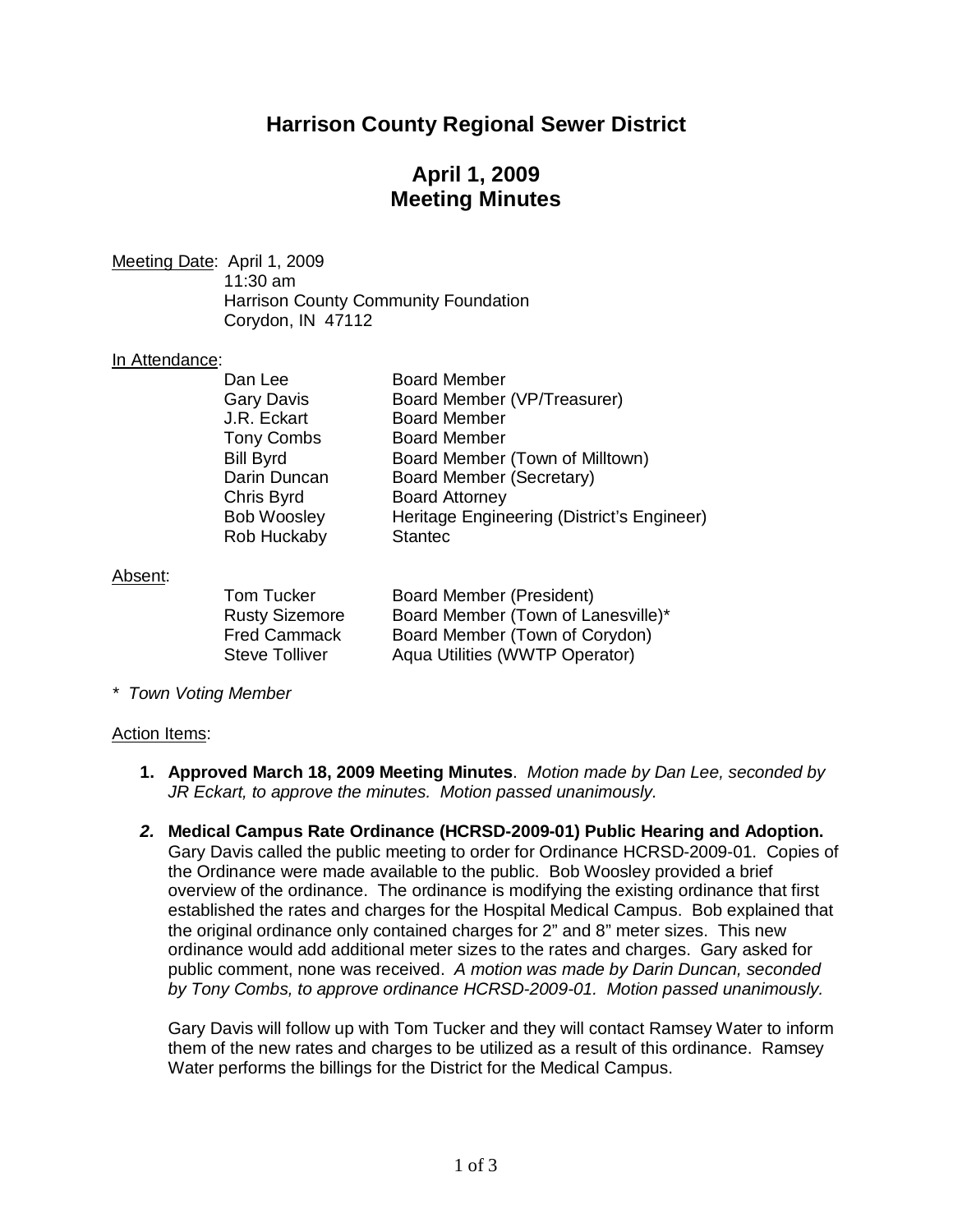### **3. Stormwater Updates:**

- i. **319 Grant Application:** Rob Huckaby provided an update to the Board that he has still not heard anything on the District's grant application. The application was submitted in the fall and information given to him at that time was a decision would be made in early spring of 2009. To date no decisions have been made regarding grant applications. Rob will follow up again and keep the Board posted.
- ii. **Lanesville School Campus Demonstration Project:** Darin Duncan informed the Board that he was approached by a Lanesville school board member about fixing an erosion problem adjacent to their parking lot. The school board member was approaching Darin as an independent contractor not as a member of the Sewer District. Darin felt that instead of making this a private endeavor he felt that perhaps this would be a great opportunity for the District to incorporate a demonstration project that would provide an educational undertone. Darin felt that making this a demonstration project fit in perfectly with the Board's desire to move forward with educational opportunities to make the general public aware of best management practices for reducing storm water runoff and water pollution. All Board Members agreed unanimously. A copy of a schematic prepared for the proposed work is included as an attachment to these minutes. Rob Huckaby added that this project would fall in line with the types of improvements identified in the 319 Grant Application. Should the District be successful in receiving the grant this project could be completed with those funds. Darin stressed that the proposed location of the improvements to be made is in a high traffic area for the school. The school would likely want to see this work performed while school is not in session (generally during the summer break). The Board directed Darin and Rob to work together to approach the Lanesville School Board to further discussions on this proposed project. The Board would like to determine if the school board is supportive of this project. It is unknown if the school board will have any funding to lend towards the cost of construction of the project. Darin and/or Rob will report back to the District after a meeting is held with the School Board. It was also discussed that perhaps the District would also request funds for this project from the Harrison County Community Foundation.

### **4. Other Business:**

- **i. Berkshire WWTP Equipment:** Gary Davis asked what is the status of receiving the tanks from SSK that were part of the District recent agreement? Bob Woosley stated that they are awaiting delivery, the Board needs to decide where to have them delivered. The Board instructed Bob to contact the Harrison County Solid Waste Department to determine if the tanks can be stored at their location.
- **ii. Medical Office Campus Flow Meter Calibration:** Bob Woosley reminded the Board that the flow meter must be calibrated yearly. The Board instructed Bob to prepare the necessary documentation to solicit for services for this work. The last calibration occurred in June or July of 2008 (the exact date was unknown at the time of this meeting).